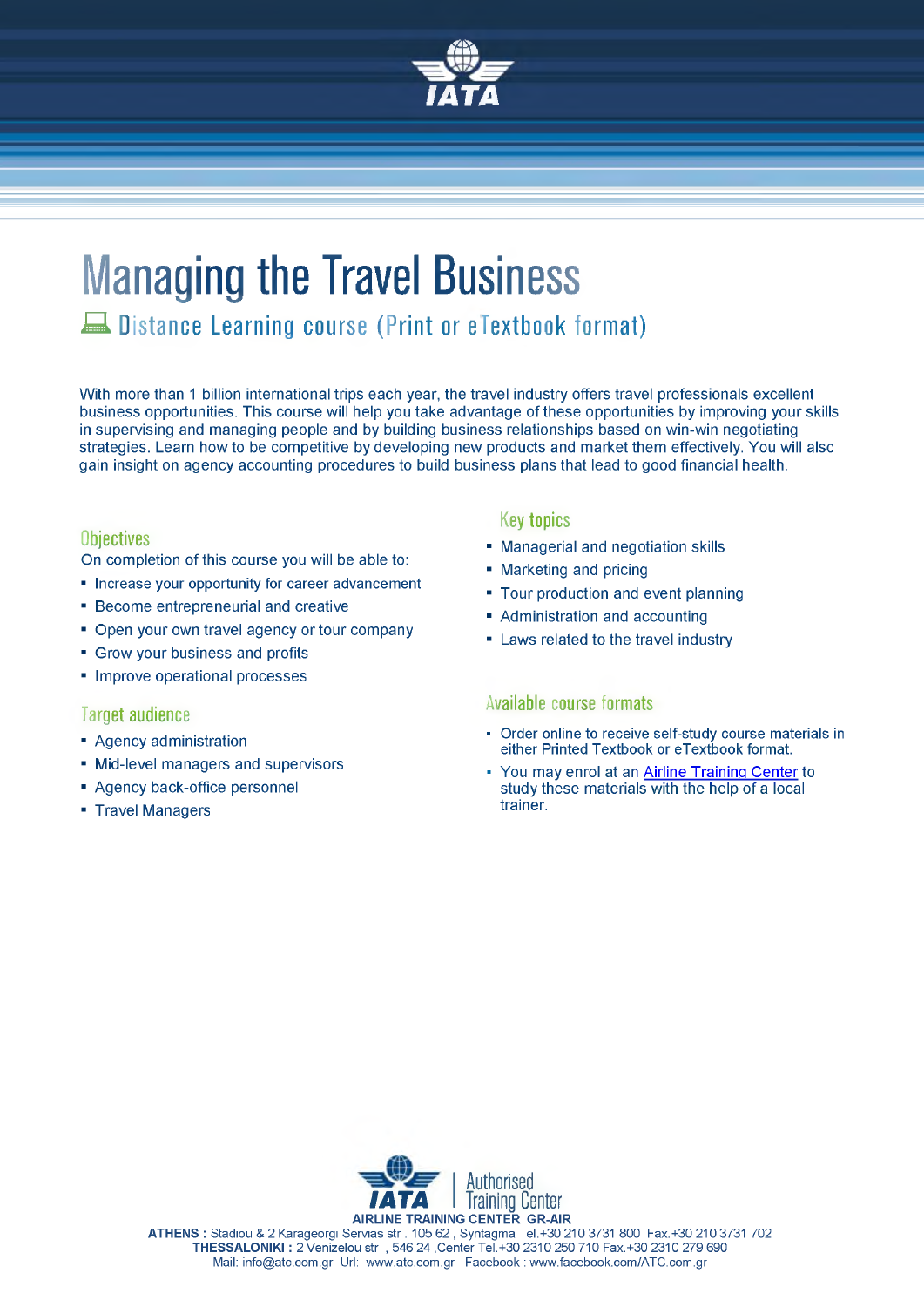## **Managing the Travel Business**

#### **Completing** this course

- This course requires approximately 120 hours of study, to be completed in 18 months.
- All candidates will be given 2 attempts to successfully complete the final exam.
- To successfully pass the exam, the student must achieve a grade of 60% or higher.
- An IATA Certificate is awarded upon successful completion of the final examination.
- This course is part of the IATA Travel Sales and Operations Diploma

### **Example of Contents**

#### **1.0 Managerial Skills**

- 1.1 The Supervisory Role
- 1.2 Planning for Performance
- 1.3 Communicating Effectively
- 1.4 Managing Performance
- 1.5 Motivation, De-motivation and Inspiration
- 1.6 Leading the Team

#### **2.0 Negotiation Skills**

- 2.1 Understanding When/What to Negotiate
- 2.2 The Seven Elements of Negotiation
- 2.3 Requests for Information/Quotation/Proposal

#### **3.0 Special interest Travel and Tour Production**

- 3.1 Special-Interest Tours
- 3.2 Eco-tours
- 3.3 Tour Production for Special Interest Tours
- 3.4 Tour Negotiation: Air/land/Water **Components**
- 3.5 Sales Terms and Conditions Explained
- 3.6 Travel Safety

#### **4.0 Event and Meeting Management**

- 4.1 The Event and Meeting Customer
- 4.2 Basic Event or Meeting Components
- 4.3 The Workflow in Planning

#### **5.0 Financial Management & Accounting**

- 5.1 Finance and Business Planning
- 5.2 Bookkeeping and Financial Administration
- 5.3 Business Planning, Budgeting and **Reporting**
- 5.4 Analysis, Management and Assessment
- 5.5 Reporting and Remitting Agency Sales



**ATHENS :** Stadiou & 2 Karageorgi Servias str . 105 62 , Syntagma Tel.+30 210 3731 800 Fax.+30 210 3731 702 **THESSALONIKI :** 2 Venizelou str , 546 24 ,Center Tel.+30 2310 250 710 Fax.+30 2310 279 690 Mail: [info@atc.com.gr](mailto:info@atc.com.gr) Url: [www.atc.com.gr](http://www.atc.com.gr) Facebook : [www.facebook.com/ATC.com.gr](http://www.facebook.com/ATC.com.gr)